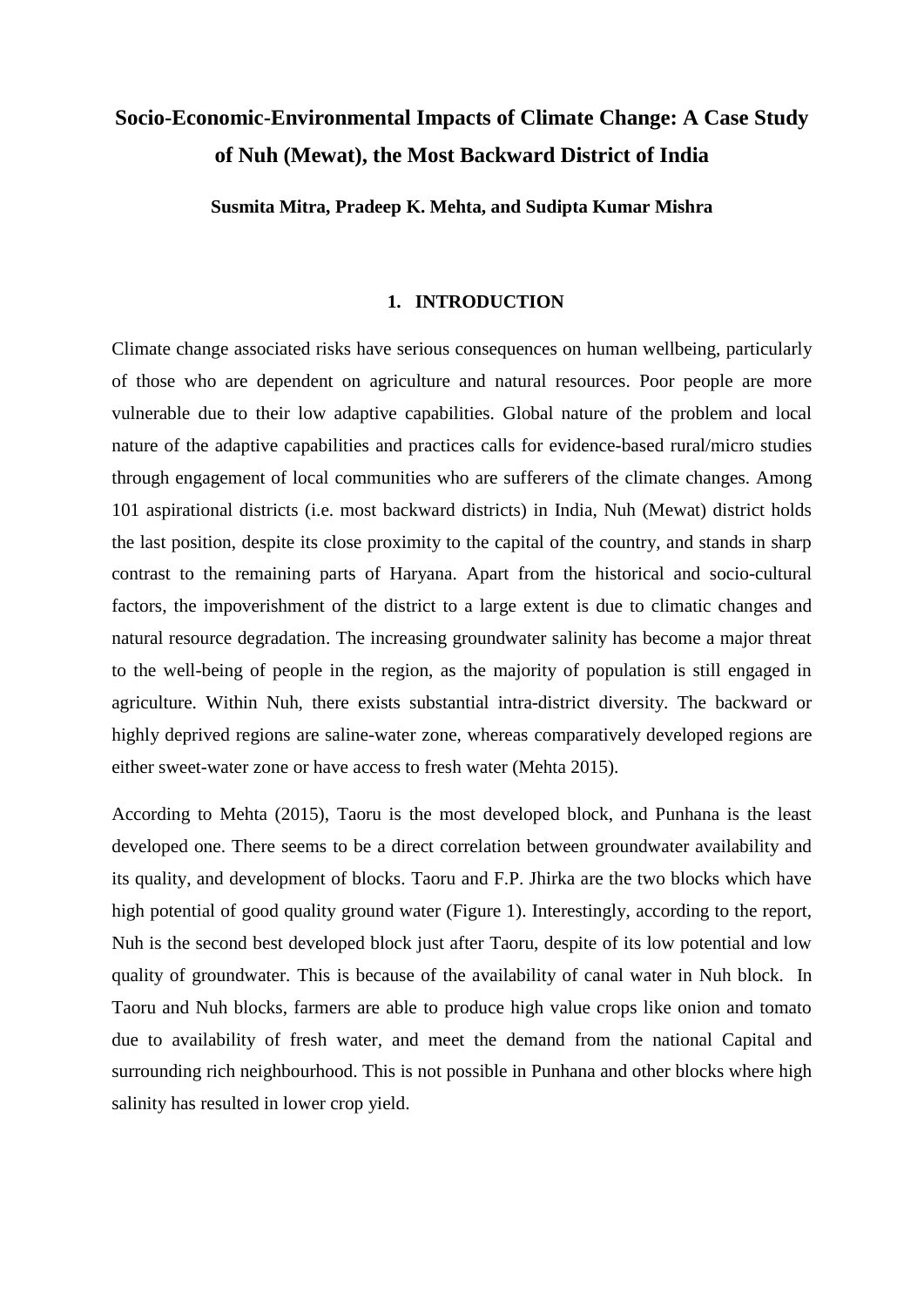

**Figure 1: Mewat district and its groundwater irrigation quality and potential**

In this background, this study brings out the socio-economic-environmental impacts of climate change for the most backward district of India. The specific objectives of the study are to:

- a) Capture the trend of meteorological data in this particular region
- b) Explore loss of soil moisture (through evapotranspiration) and groundwater depletion
- c) Analyse the socio-economic consequences of the salinity problem arising as a result of these changes
- d) Identify the adaptive measures taken to combat climate change and groundwater salinity; and resulting impacts on people's wellbeing

Source: Mehra et al 2017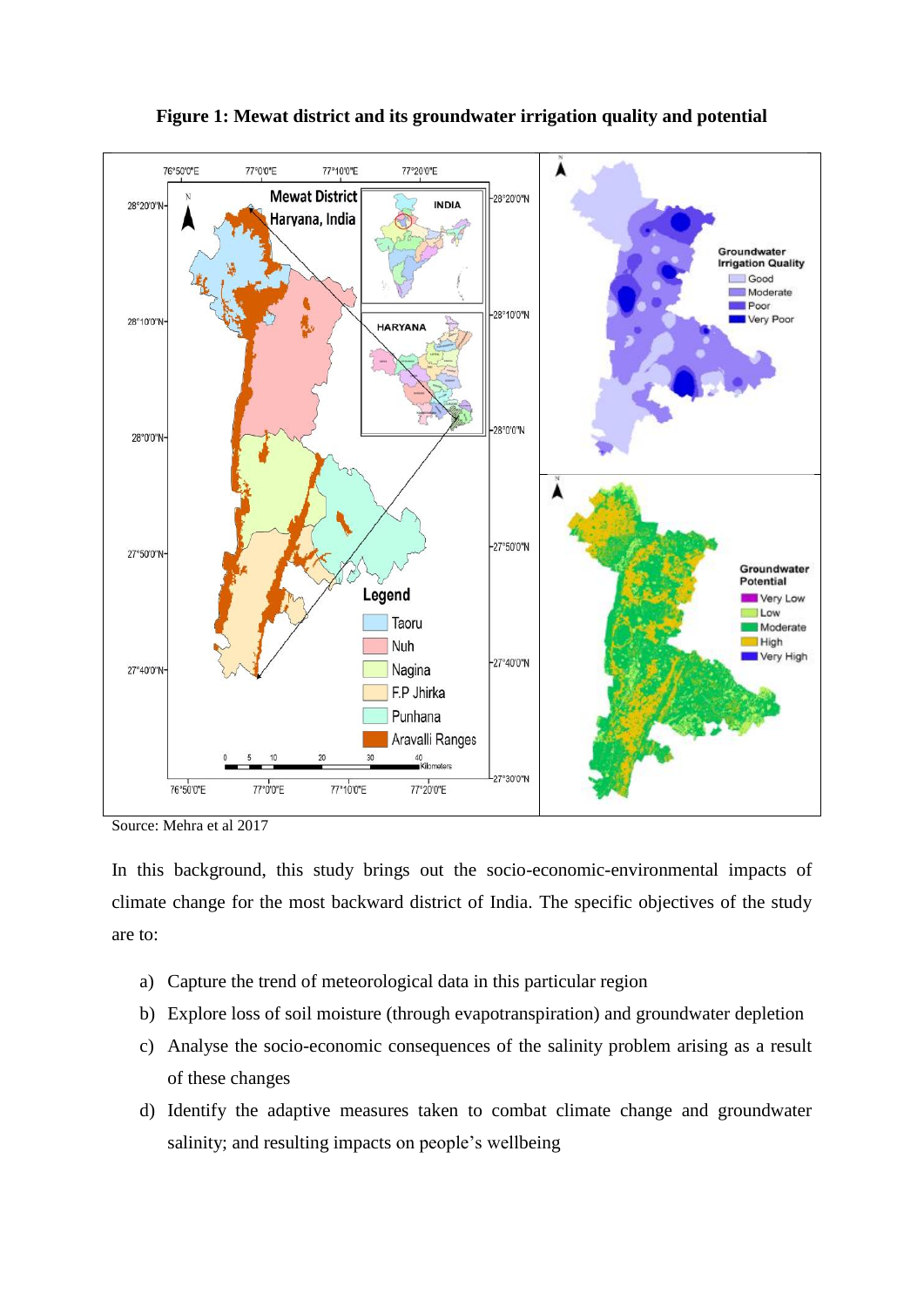#### **2. METHODOLOGY**

The study uses both quantitative and qualitative data collected through primary and secondary sources. Particular to first objective, Mann-Kendall<sup>1</sup> trend analysis of long term rainfall and temperature data has been used to capture climatic vulnerability. Potential Evapotranspiration (PET) was calculated using Thornthwaite method<sup>2</sup> to capture the dryness of the region. Geographical Information System (GIS) is used to explore ground water availability over the period of time.

The socio-economic consequences as a result of climate change and ground water salinity have been explored through both secondary sources and primary information based on interviews and focus group discussions (FGDs).

The adaptive measures taken in the context of climate change and groundwater salinity have been identified on the ground, and its impact on people's wellbeing has been captured through case study method.

#### **3. FINDINGS**

#### **3.1. Environmental Variability and Vulnerability**

**.** 

Climate change is generally referred to environmental changes for a period of at least 30 years. Since Mewat district was separated from Gurgaon district recently in 2005, we have analysed the rainfall of entire Gurgaon region based on secondary data collected from Indian meteorological department (IMD).

Figure 2 shows a mild downward trend  $(R^2=0.1494)$  of monsoon rainfall (i.e. total rainfall of 4 months from June to September) from 1960 through 2017. The statistical significance of this downward trend is established by Man-Kendall test (Table 1), which shows negative trend (Kendall's tau: -0.265, and Sen's slope: -3.920) to be statistically significant at 1 per cent level (p-value: 0.004).

<sup>&</sup>lt;sup>1</sup> According to this test, the null hypothesis  $H_0$  assumes that there is no trend (i.e. the data is independent and randomly ordered) and this is tested against the alternative hypothesis $H_1$ , which assumes that there is a trend.

<sup>&</sup>lt;sup>2</sup> For details of the method please see Stephens, J. C., & Stewart, E. H. (1963). A comparison of procedures for computing evaporation and evapotranspiration. Publication, 62, 123-133.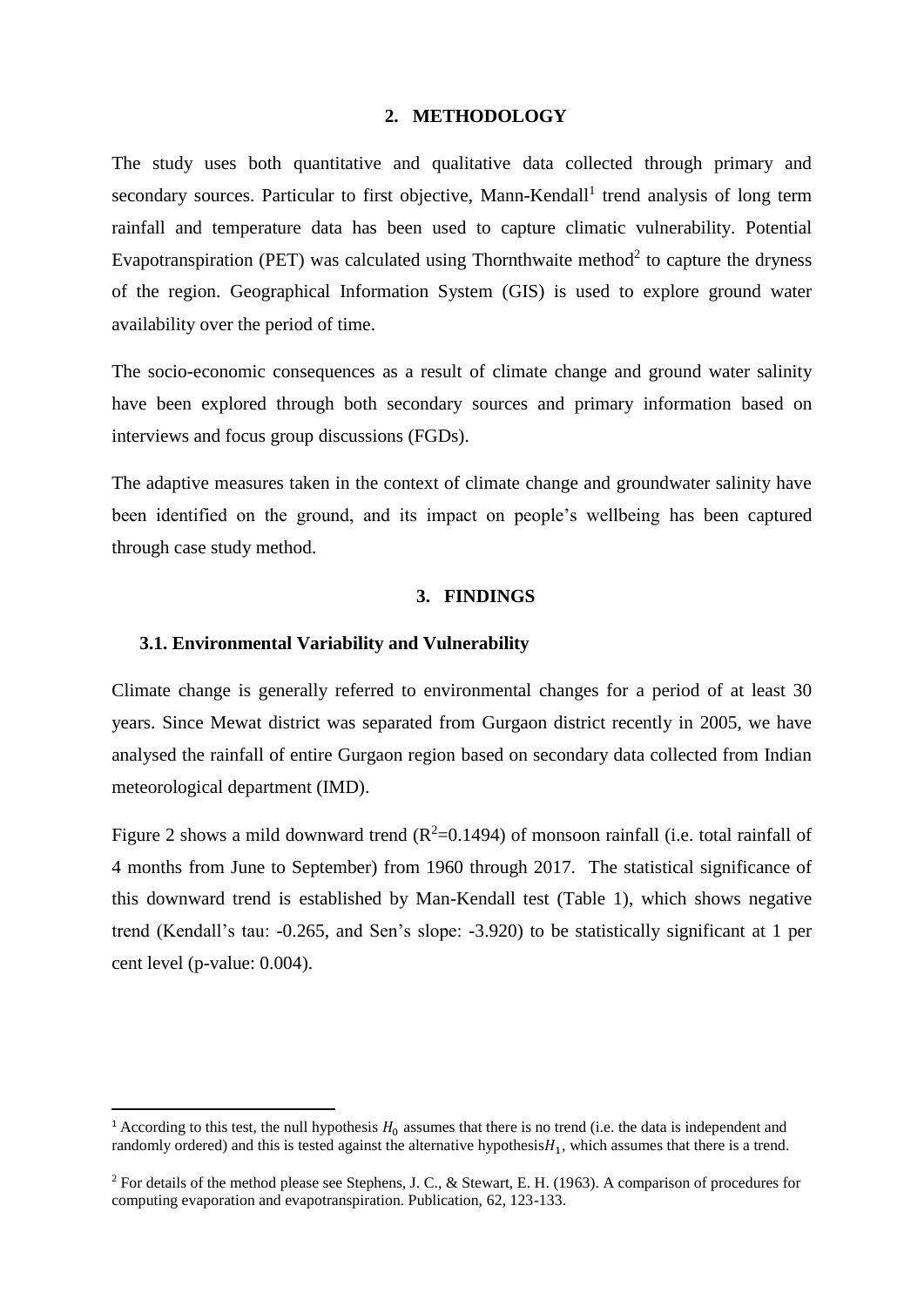



Source: prepared by authors based on IMD data

|  |  |  | Table 1: Man-Kendall trend analysis of monsoon rainfall of Gurgaon region |  |
|--|--|--|---------------------------------------------------------------------------|--|
|  |  |  |                                                                           |  |
|  |  |  |                                                                           |  |

| Mann-Kendall trend<br><b>Observations</b> |         | Obs. without | Minimum | Maximum | Mean    | Std.      |
|-------------------------------------------|---------|--------------|---------|---------|---------|-----------|
| test value                                |         | missing data |         |         |         | deviation |
| 528.712<br>56                             |         | 56           | 198.108 | 955.016 | 529.260 | 176.196   |
| <b>Kendall's tau</b>                      | p-value | Sen's slope  |         |         |         |           |
| $-0.265$                                  | 0.004   | $-3.920$     |         |         |         |           |

Source: Authors' calculation based on IMD data

Although average temperature was available for recent years, maximum and minimum temperature was accessible only upto year 2000. Therefore Table 2 shows decadal trend of max-min temperature from 1965 through 2000. It reveals that though monthly maximum temperature remained more or less same over the four decades, the monthly minimum temperature has increased over the time.

**Table 2: Decadal max-min temperature of Gurgaon region**

|        | 1965-75        |                | 1975-85        |                | 1985-95        |                | 1996-2000      |                |
|--------|----------------|----------------|----------------|----------------|----------------|----------------|----------------|----------------|
|        | <b>Monthly</b> | <b>Monthly</b> | <b>Monthly</b> | <b>Monthly</b> | <b>Monthly</b> | <b>Monthly</b> | <b>Monthly</b> | <b>Monthly</b> |
|        | max            | min            | max            | min            | max            | min            | max            | min            |
| mean   | 31.8           | 16.7           | 31.6           | 17.0           | 32.2           | 18.1           | 31.2           | 18.9           |
| st dev | 6.31           | 8.30           | 6.29           | 7.79           | 6.70           | 7.68           | 6.51           | 7.58           |

Source: Authors' calculation based on IMD data

Rainfall and temperature affect crop yield both directly and indirectly through change in Potential Evapotranspiration (PET) and soil moisture. Soil moisture content (SMC) is a soil status condition, directly connected with the process of evapotranspiration  $(ET)$  – a process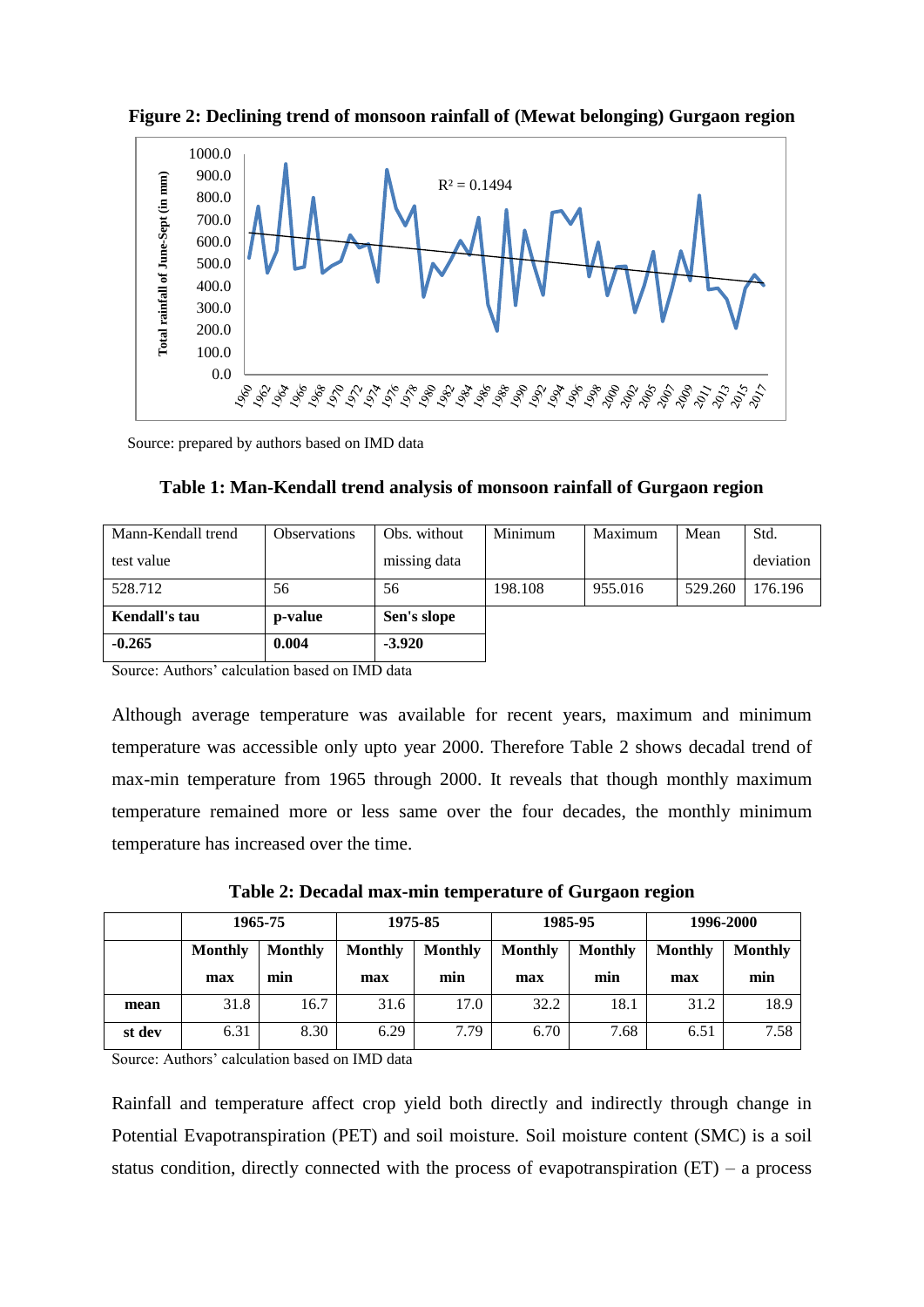whereby water is transferred from the soil compartment and/or vegetation layer to the atmosphere (Verstraeten et al 2008). Based on the average monthly rainfall and temperature data (calculated on the basis of sub-daily data collected from [https://www.wunderground.com/\)](https://www.wunderground.com/) PET was calculated using Thornthwaite method. Figure 3 shows an increasing trend of PET which indicates loss of soil moisture and rising dryness in the region.



**Figure 3: Increasing trend of annual PET of Mewat belonging Gurgaon region**

Mewat district is presently facing two challenges related to ground water. Firstly, extreme salinity of ground water in three blocks particularly centrally situated Nuh and Nagina blocks between the Aravalli ranges, and Punhana block at extreme right. Secondly, over extraction of the limited availability of fresh groundwater in few the pockets of Taoru and F.P.Jhirka blocks.

We did a time series analysis of availability of ground water in GIS, based on data collected from Central Ground Water Board through India Water Portal site. The time series information was mapped through inverse weighting interpolation, and point to raster conversion.

Figure 4 shows that where ground water has already become saline and difficult to use for irrigation or drinking purpose, the water level has increased over time. In some of the pockets the ground water level has increased to such an extent that it often leads to water logging problem. On the other hand, fresh water pockets in Taoru blocks is depleting continuously over the last decade. The colour legend of Figure 4 has captured this drastic shift (from blue to red). The other fresh water pocket of F.P. Jhirka got recharged due to good rainfall in

Source: authors' calculation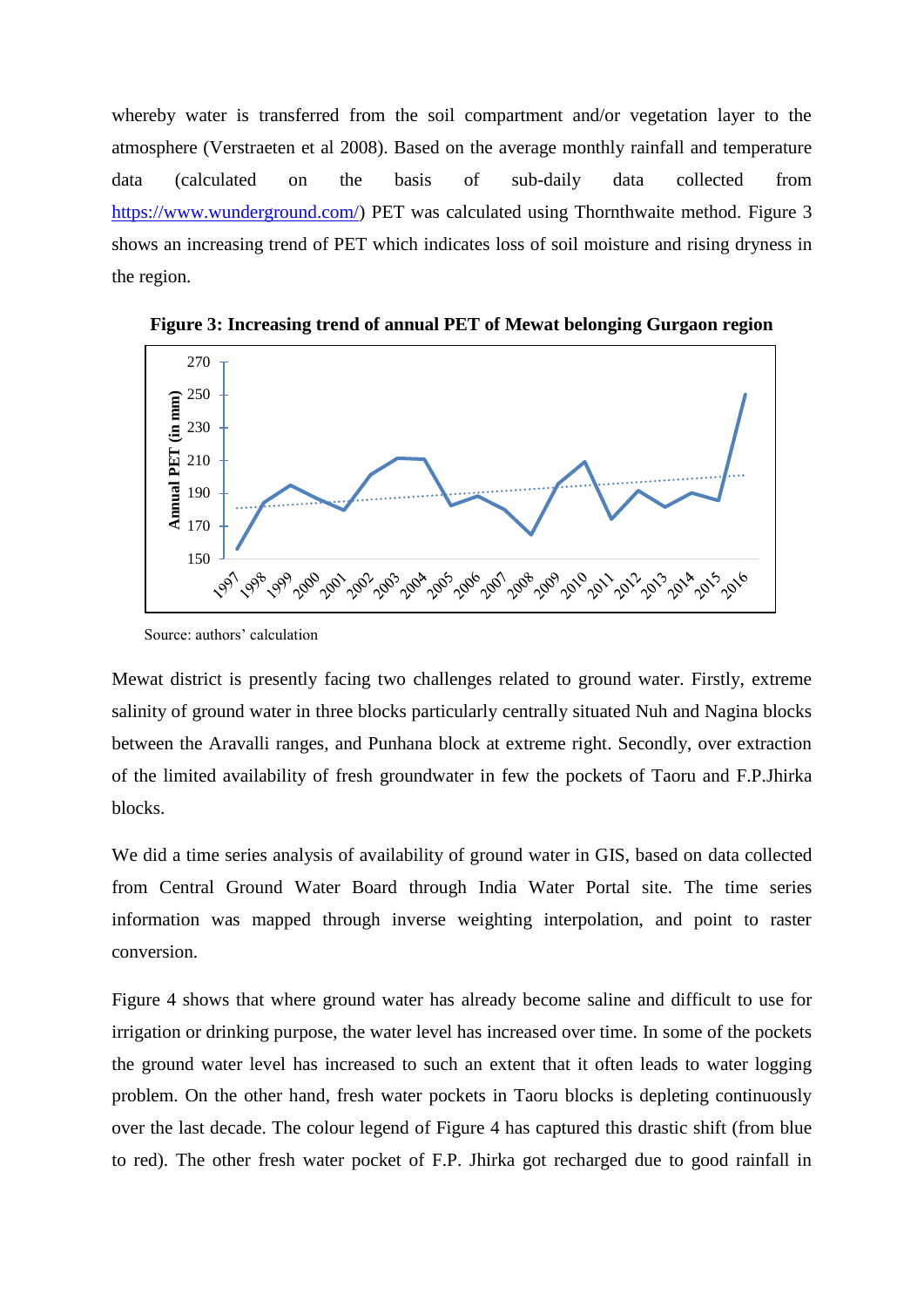2011, but once again moved towards rapid depletion in the next 5 years between 2011 and 2016.



**Figure 4: Decadal trend of groundwater level in Mewat**

Source: Prepared by authors based on data collected from Central Ground Water Board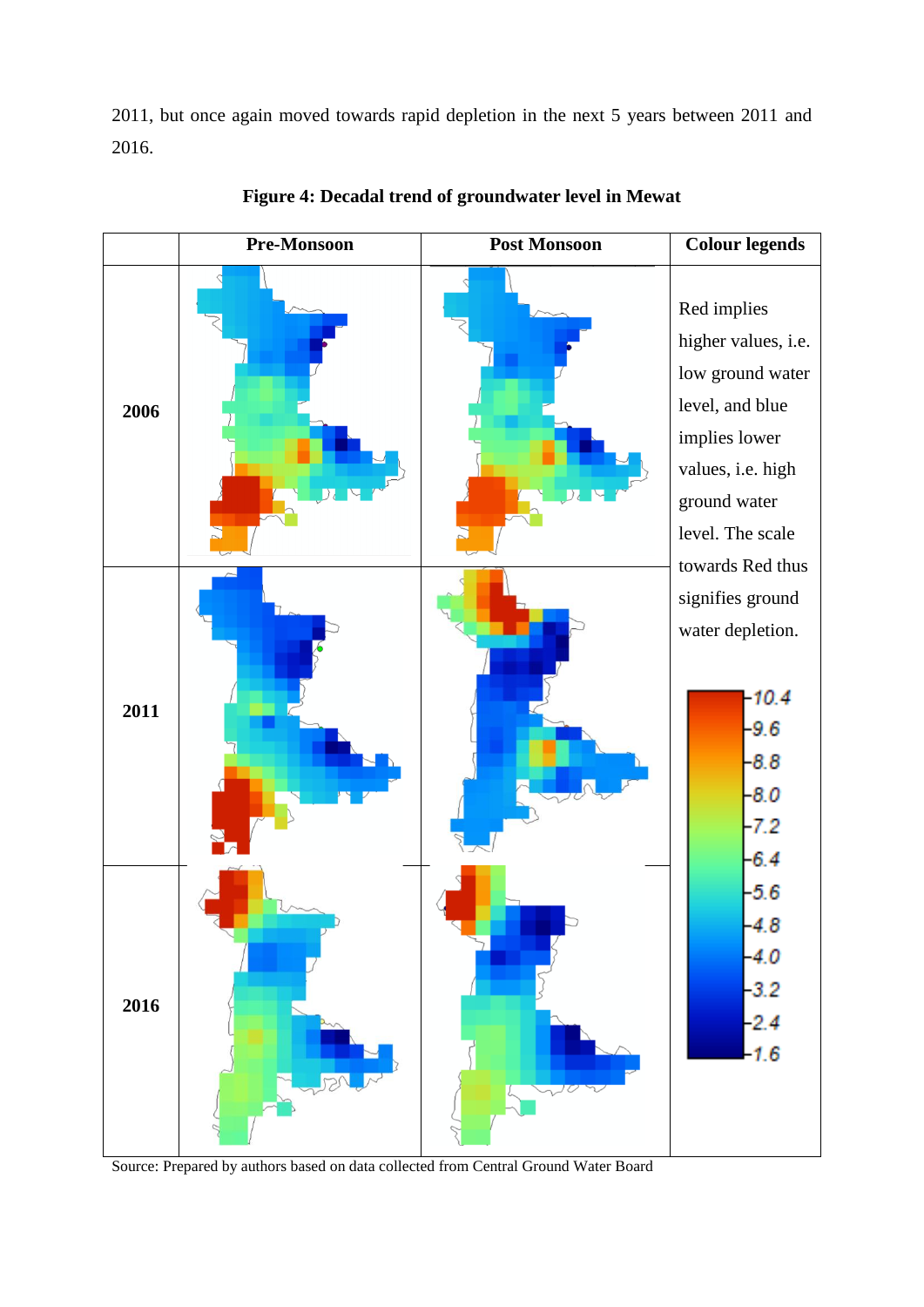#### **3.2.The Socio-Economic Consequences**

The economic losses caused due to climatic variability can be in the forms of short-term crop failures or long-term reduction in productivity, crop diversification, and even loss of indigenous crop varieties in the district (Sood and Mehta 2015). We have identified following types of socio-economic consequences of ground water salinity:

#### *Decline in productivity*

An important outcome of lack of freshwater for irrigation is the decline in productivity of the crops grown in that region. According to the farmers, in earlier times when rainfall was abundant, there was no need for irrigation at all. In the late nineties three consecutive drought year led to substantial rise in groundwater extraction, and soon after the fresh water at the uppermost level got extracted, saline water started coming out. Presently if there is delay or inadequacy in the rainfall, farmers apply saline groundwater knowing fully well that the productivity will be comparatively less. If there is sufficient rainfall in the following year, the accumulated salt in the soil gets washed away and the productivity is not further affected. However, if there is low rainfall in the next year also, productivity gets further down. In some of the fields, with repeated use of saline water farmers have witnessed even zero productivity.

It was revealed during FGD in Sounk village of Nuh block that in early nineties with sole dependency on rainwater, per acre productivity of Mustard (the main crop of Mewat) was around 12 quintal. With the use of saline ground water the yield came down to 8 quintal per acre late nineties onwards. However, in the last five years, with the availability of canal water, the productivity has doubled, approximately 16 quintal per acre. According to the farmers, the productivity of canal water is reportedly even higher than the rainwater. According to farmers perception the deposited latrine wastes in the canal water works as natural fertiliser and increases the productivity. However, they believe that chemical wastes should not be allowed to be deposited in these canals as it might be harmful for the crops as well as the end users.

## *Loss of indigenous varieties*

Apart from a decline in the yield, salinity has also impacted in a substantial loss of crop varieties. Before the salinity problem, mustard, gram, wheat, jawar, bajra, and vegetables were being cultivated in Mewat. While other crops remained the same, due to increased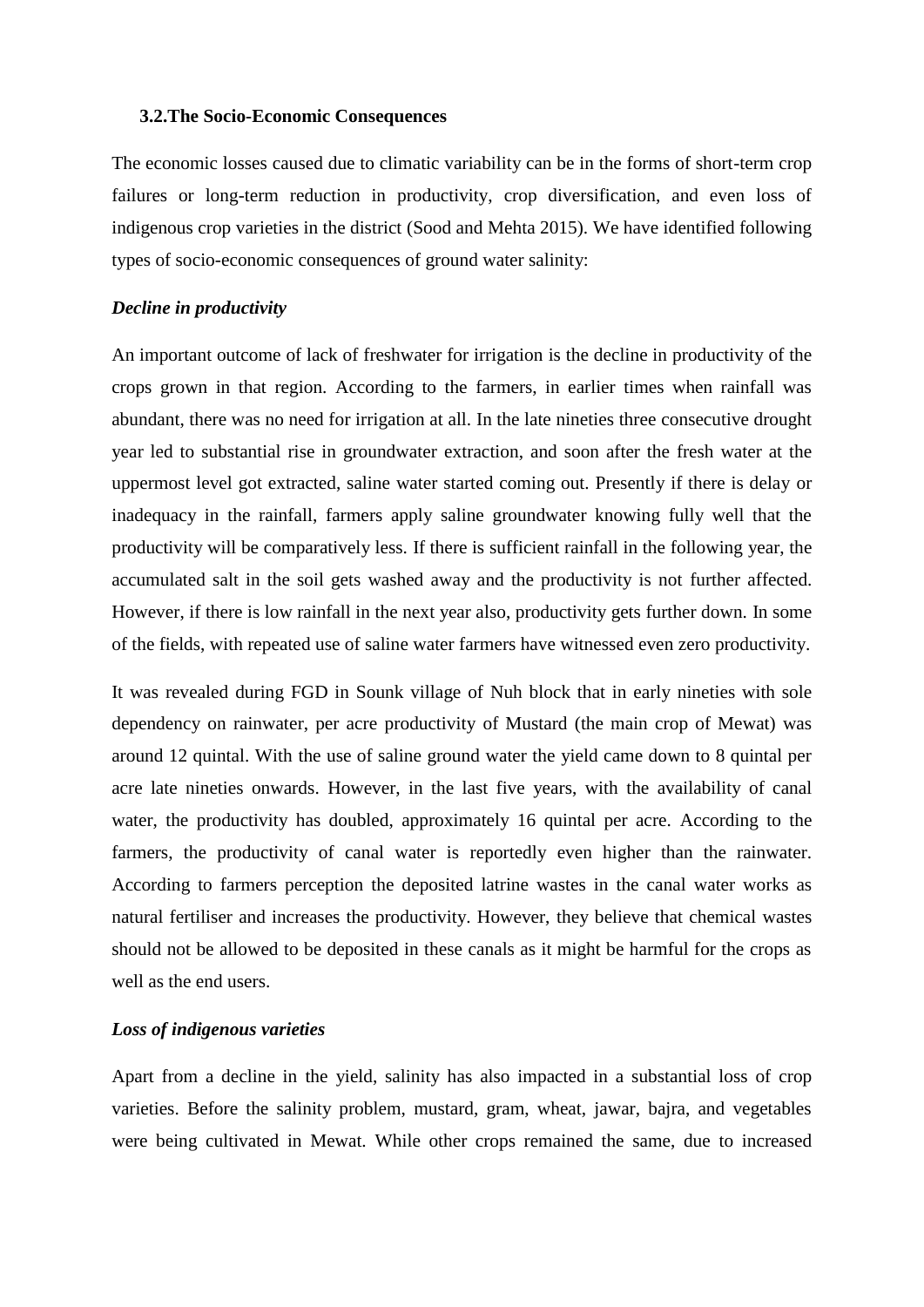salinity farmers do not cultivate vegetables now. Since salt tolerance level is high for tomatoes, only tomatoes are cultivated in limited parts of the land.

However, farmers stated that the size of the tomatoes has reduced due to salinity, and therefore they do not fetch commensurate selling prices. Earlier big tomatoes produced by them used to get sold at Rs  $450-500$  per crate<sup>3</sup>. Now the small tomatoes get sold at Rs. 150 per crate.

#### *Increase in cost of cultivation*

Earlier rain water was the prime source of irrigation. Now farming practices in Mewat has changed drastically. The local seeds have been substituted by hybrid seed. The use of organic manure like cow dung has been substituted by chemical fertilizers like Urea, Potash, DAP, Boron and Zink etc. With canal water now farmers apply 50 Kilograms of chemical fertilizer per acre. The year when canal water is not available, they have to apply as much as 150 kilograms of chemical fertilizer per acre (with combination of rain water and saline ground water). The changing agricultural practices have raised the cost of input in farming especially the irrigation cost. Farmers of Sounk village in Nuh block informed that per acre cost of cultivation for wheat has increased by INR 13000, from an average of INR 2,000 in the early nineties to INR 15,000 at present. Likewise, per acreage cost of input for Jowar and Mustard was approximately INR 1,000 in early nineties, which has increased to INR 7,000 to 10,000. According to many farmers hybrid seeds and chemical fertilizers have affected the taste of the food negatively.

### *Increase in cost and time to arrange fresh drinking water*

In terms of drinking water availability, increased groundwater salinity in Mewat has triggered the community to shift their source of water from local wells to distant water storage units. The storage units draw water from limited sweet groundwater pockets located in the foothills of Aravallis. Drinking water is supplied to some of the nearby villages by the government through underground pipes. In the absence of this provision, buying water through local water merchants is the only option. The water price is INR 900 to 1000 per tank. For an average family size of 6 to 7 people this amount is sufficient for 15 days. Therefore an average family spends INR 1800 to 2000 only on drinking water.

**.** 

<sup>&</sup>lt;sup>3</sup> One crate has the capacity of 25 to 30 kilograms approximately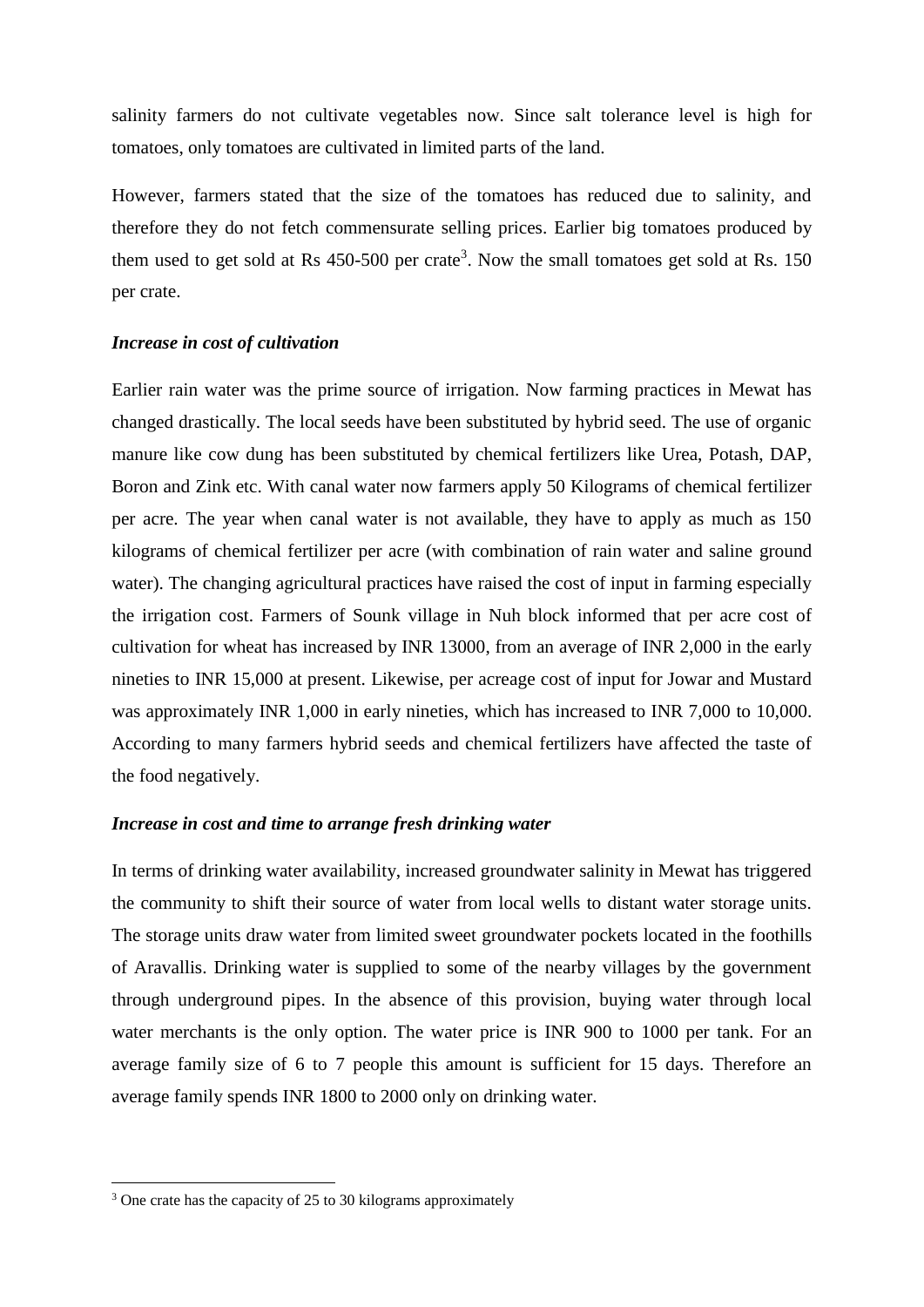The price charged by private tankers varies depending on the availability of water and distance travelled to deliver water. During summers, price increases due to high demand, and even delays in the delivery system is frequent due to inconsistent supply of electricity at storage unit.

The economically weaker households (mainly landless labourers and marginal farmers) use saline water from village pond for daily ablutions uses and young girls and women spend enormous time to fetch fresh water from far off sources for drinking. This has significant repercussions for girls' education and overall development of women in this region. Mehta (2015) found that highly backward villages significantly lack in terms of availability of sweet groundwater, government water supply, and in house water sources compared to highly developed villages (Figure 5).



**Figure 5: Highly backward villages of Mewat lack in terms of fresh water availability**

Source: Mehta (2015)

Sood and Mehta (2015) mentioned about few far reaching consequences. Firstly, consumption of limited available sweet groundwater is occurring at an unprecedented rate and is bound to decrease water level. Secondly, discrimination based on social identity in the distribution of water is taking place in some of the villages. In Karehri village an exclusive water tank called *Balmiki* tank was constructed in 2013 for the poor and lower caste minority called *Balmiki*, through Panchayat funds. Prior to the construction of this tank, they were not allowed to fetch water from the common village storage tank. The report mentioned that the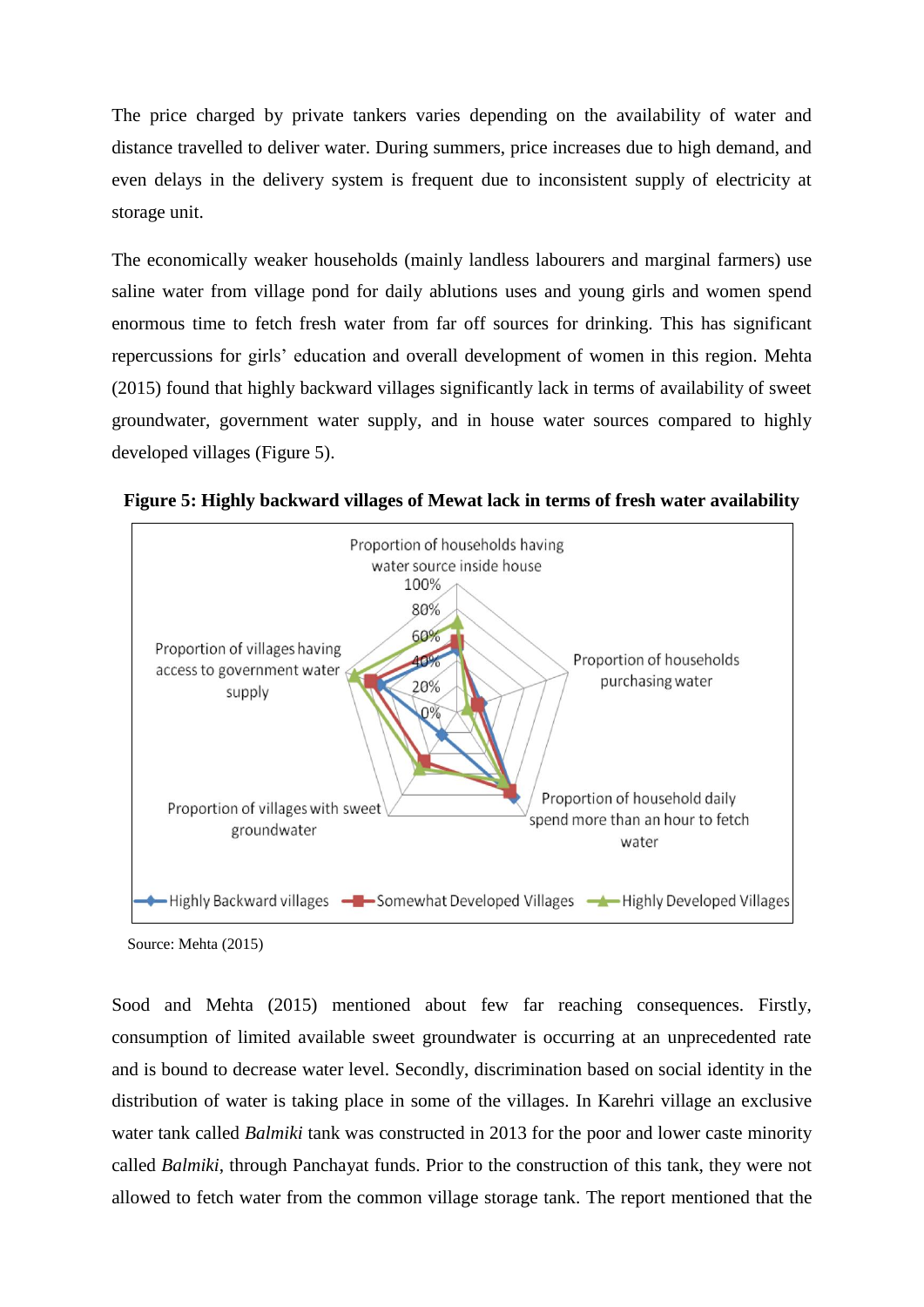discriminatory practice still continues, and though there seem to be no conflict until now, with increasing water scarcity, the emergence of conflicts over resources may arise in near future.

#### *Reduction in livestock*

Among other reasons, salinity has also resulted into a decline in the number of livestock. In earlier times every household used to have 5 to 15 cattle on an average. Now the number has reduced drastically. *'Paani aur Chhaya'* (water and shade) are the two crucial items for cattle rearing, which became scarce. As pointed out by some of the villagers in Sultanpur of Nagina block *'apne parivar ke liye hi paani kharidna parta hai, to pashuyon ke liye paani kahan se laye?'* (We have to purchase water for our own family, where can we arrange water for the cattle?). Moreover, the amount of common pasture/grazing land has reduced, and hence, villagers are forced to use residue obtained from crops for animals. The remaining fodder requirement is met through buying fodder from the market. Due to water scarcity problem the scope of mixed farming of food crops and fodder crops has also got restricted.

#### **3.3 Adaptive Measures Increasing Welfare**

Different parts of the world suffering from salinity problem like Western Australia, Central Asia (e.g. Pakistan), the Middle East (e.g. Israel), and Northern Africa (e.g. Tunisia), often practice soil reclamation or other coping mechanisms like cultivating halophytic species, Eucalyptus, P.juliflora, and other salt-tolerant plants (known as saltbushes) (Ladeiro, 2012, Shah et al 2005, Hollington et al 2001). According to Davidson (2000) soil reclamation practices are rare in developing counties, firstly because, of limited knowledge about these practices, secondly, small size of landholdings which restrains farmers for adopting new technologies, and thirdly, small landholders frequently lack the necessary capital to invest in these technologies. On the other hands, shift in crops have other benefits also. Cultivating halophytic species and salt-tolerant plants can also be used as livestock feed. P.juliflora can be used to make biofuel. Eucalyptus has huge medicinal value.

Acknowledging soil salinity to be one of the major land degradation problems in Indian agriculture, Central Soil Salinity Research Institute estimated the yield and monetary losses from various crops across 240 salt-affected districts in India. The report by Sharma et al. (2015) established significant production and monetary losses, and emphasised on soil reclamation by suitable location specific techniques. However, these techniques often being costly become infeasible for small farmers (Tomar and Minhas 1998). In that situation use of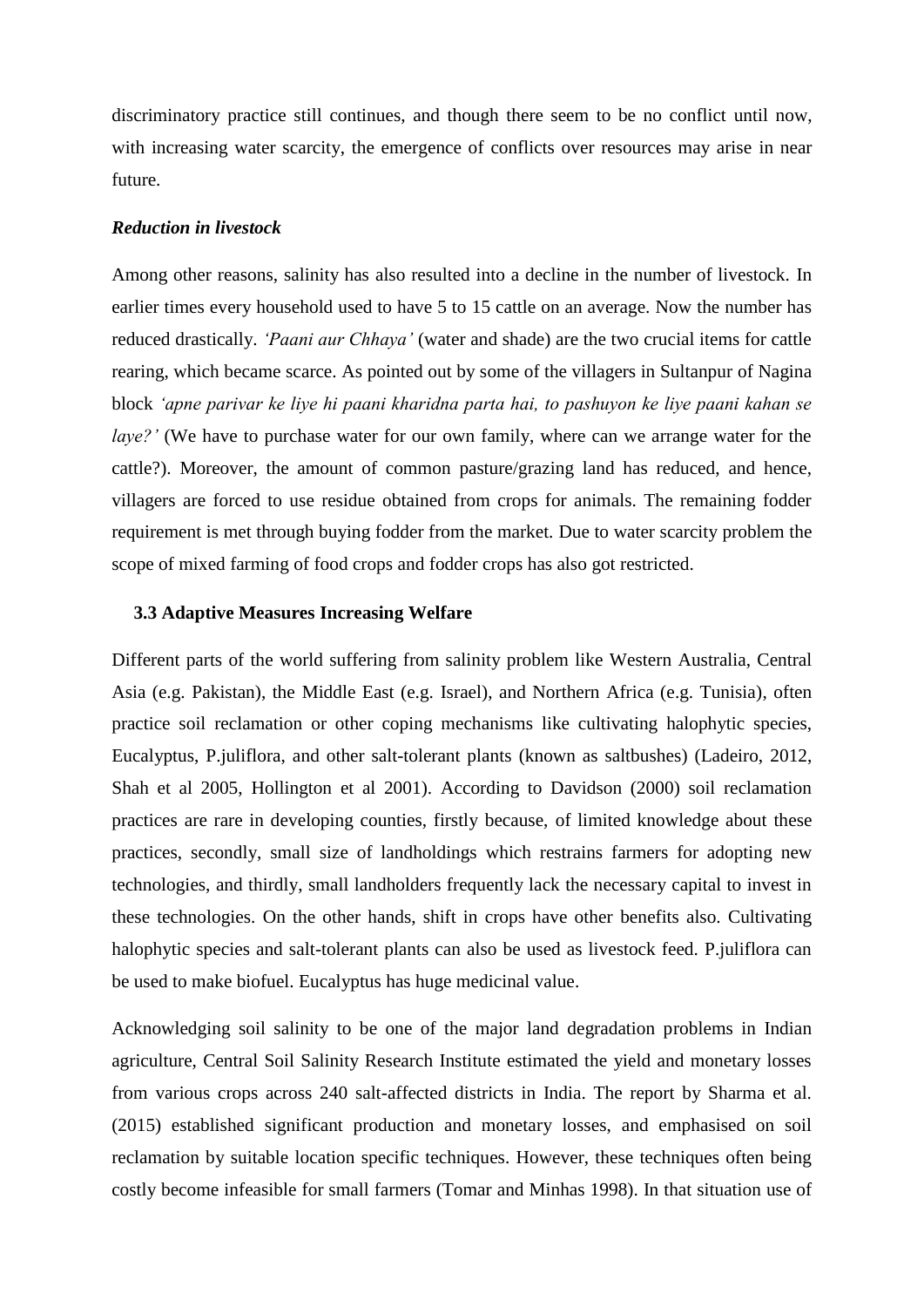salt tolerant varieties and/or putting the land to alternative uses are suggested, which includes – afforestation program, medical and aromatic crops, bio-fuel crops, fodder crops, fruits and vegetables trees, coconut plantation, prawn/shrimp cultivation, and integrated farming of crop and fish (Selvamurugan et al 2017, Tomar and Minhas 1998, Singh and Dagar 1998, Kumar 1998, Patra and Singh 1998).

In Mewat, various coping mechanisms are being practised presently. These include: a) shifting from saline ground water to surface water due to proximity of the canal, b) purchasing water for irrigation, c) using computerised land levelling, d) using water saving technology of drip/sprinkler irrigation, f) distress migration and livelihood diversification. In this section some of the case studies of coping mechanisms have been discussed along with their impacts on farmers.

#### *Combating water scarcity through laser levelling*

Mahavir of Mundaka Village in F. P. Jhirka block owns four acres of land, and farming is his primary source of income. He has witnessed water scarcity problem in his village after the devastating drought of 1996. He recalled that water was abundantly available in the village before the drought. Agriculture was primarily rain fed and approximately 30 per cent of the lands were irrigated through water extracted by diesel pumps from open well, since groundwater was available at 15 to 20 feet only. Since the drought, almost all the village lands get irrigated through bore wells which run either through diesel or electric pump. It has resulted in overexploitation of groundwater, and presently groundwater is available at 70 to 80 feet. With the decreasing water level, the quality of water also changed from sweet to saline. As per Mahavir, there have been many unfavorable agriculture outcomes, especially increase the irrigation cost.

Realizing the fact that cost of irrigation is directly linked to unevenness of the land, Mahavir adopted the method of digital levelling in 2 acres of his land during 2015. Within this time period he has witnessed numbers of economic benefits. Alongside decline in water requirement, 3 to 4 hours per irrigation has also been saved due to laser levelling. As a result, there has been a reduction the electricity bill. It has come down from INR 1000-1500 (cumulative bill of two months) to INR 250-300. The adoption of laser levelling has raised the yield of the crop also. A net increase of one quintal per acre in mustard, 2 quintals per acre in wheat, bajra and cotton has been observed by him.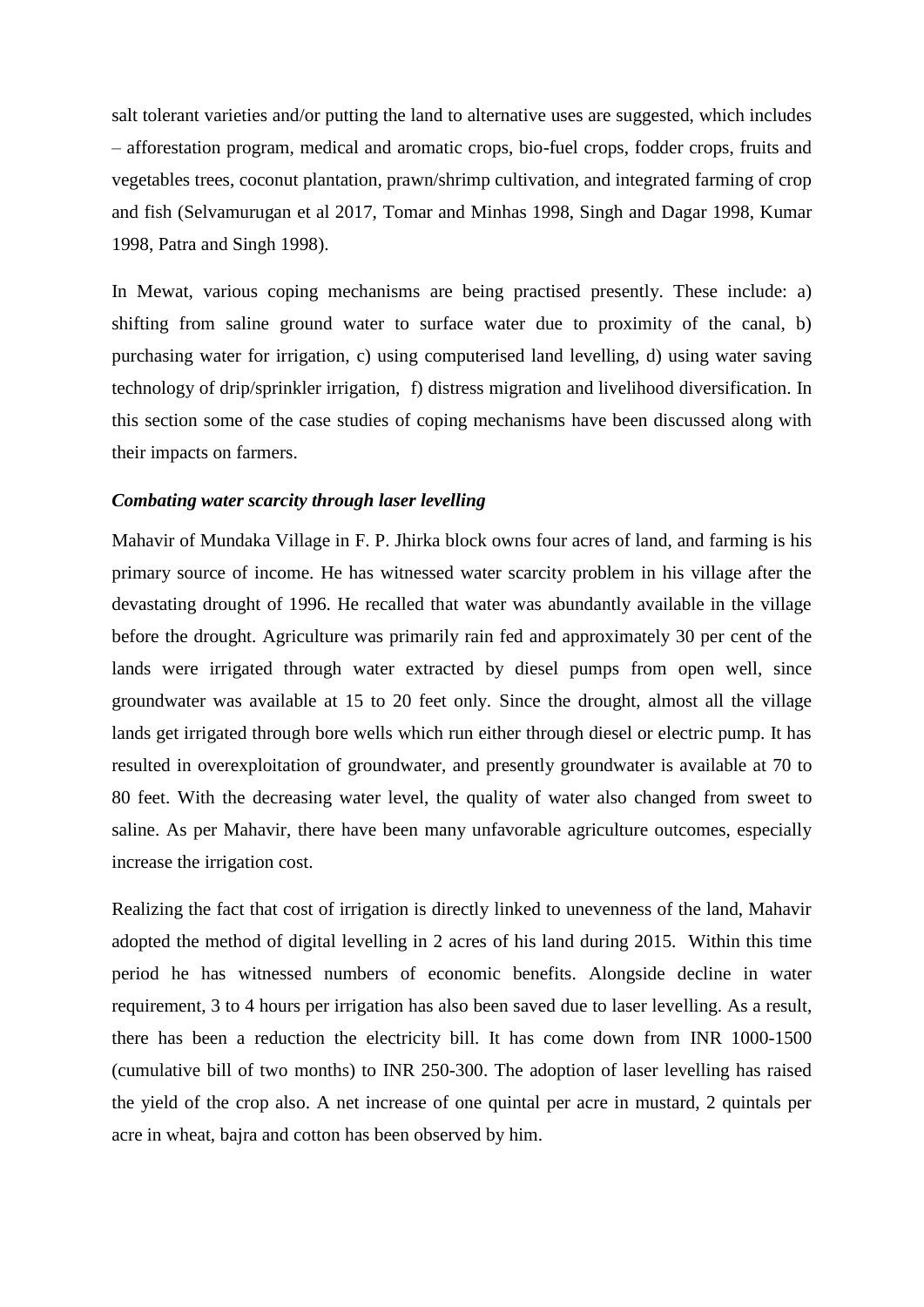Mahavir informed that due to the constant failure of electricity during the day time, all the farmers in his village who irrigate the land through the electric pump prefer to do that at night. Describing the benefits of laser levelling, Mahavir told us that before laser levelling, he had to spend the whole night in the field. In winters he had to sit in front of the fire for the entire night, in order to change the pipe from one place to another since water did not used to spread over all the farmland equally due to the unevenness. After installing laser levelling, he goes to field twice in the night to shift the location of pipe from one place to another so that water automatically spreads to the entire land. He can now have peaceful sleep rest of the night.

## *Efficient water use through adoption of sprinkler*

Iqbal, a resident of the Sounk village in Nuh block, witnessed the devastating drought back in 1996. According to him it had badly affected the groundwater and the farming practices of villagers. Iqbal said that the groundwater level of his village declined sharply from 30 to 35 feet in early nineties up to 80 to 85 feet at present. At the same time the taste of the water has also changed from sweet to saline, which had impacted the household consumption pattern and agricultural practices drastically. Iqbal along with other villagers often depend on purchased water for drinking as well as farming purposes.

Describing the past days, Iqbal said that before the drought, agriculture was mostly rain-fed and some of the lands were irrigating through bore wells. The average time of irrigation per acre was 6 to 7 hours which has increased up to 10 to 12 hours at present. According to him, the adoption of hybrid seeds and application of a number of chemical fertilizers has raised the cost of input in farming, especially the cost of irrigation. As a solution to check the irrigation cost and to check the inefficient groundwater use, he has adopted sprinkler irrigation system.

Iqbal installed the sprinkler in his land at a subsidized rate from a private company in 2018. Within this short time period he realized that the installation of sprinkler proved beneficial for him in many aspects, e.g. saving water, cost of irrigation, physical drudgery, time taken for irrigation, and increasing yields.

#### *Canal irrigation helped Haji Israel to spend money on children's education*

Haji Israel, a resident of Sultanpur village in Nagina block is a beneficiary of canal water. Interestingly the canal is situated in Umra village, which is at a distance of 3 kilometres from their village. Comparatively economically better-off farmers of Sultanpur village (including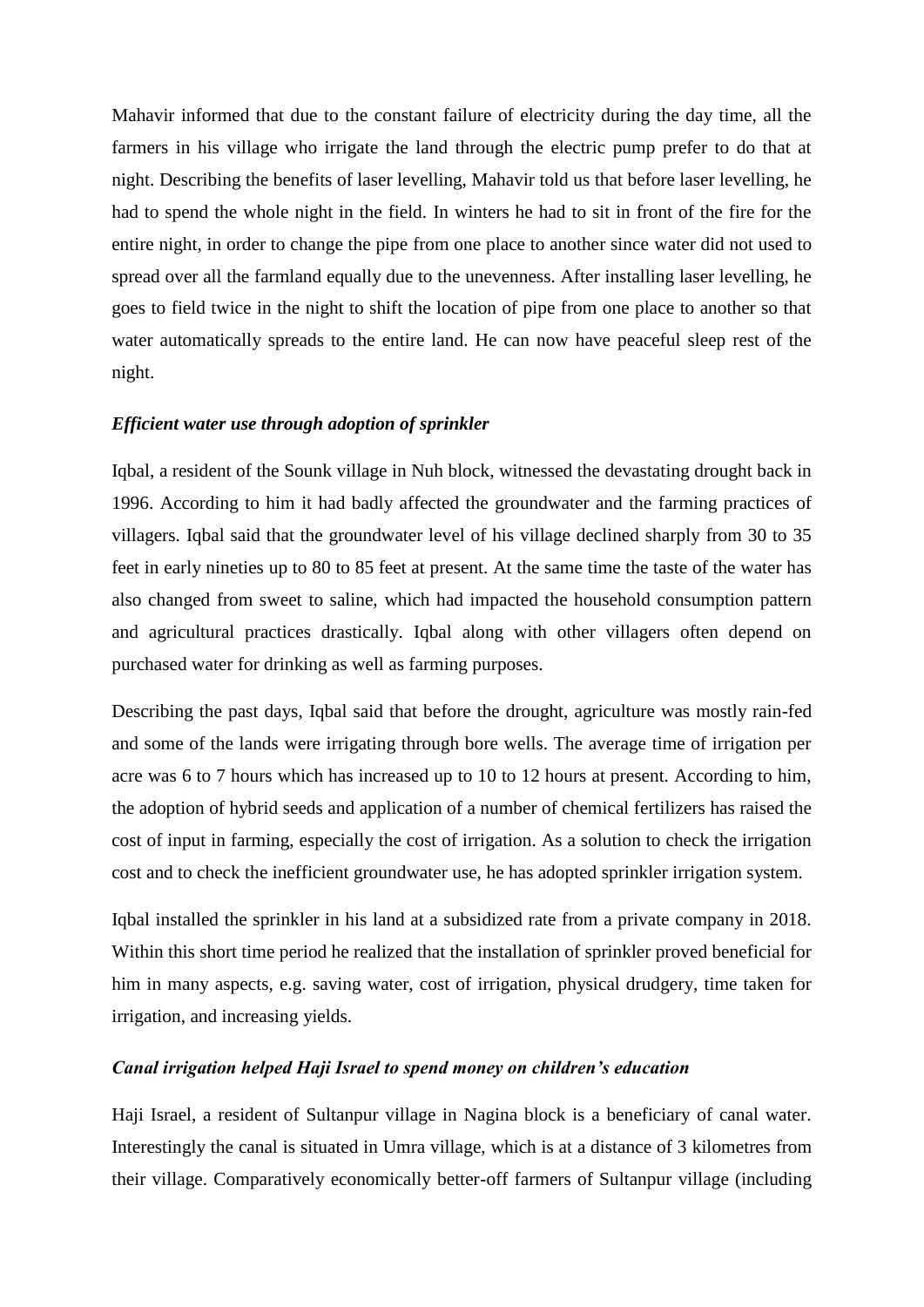Haji Israel) arranged funds to bring water to their village from the nearest canal in Umra village through pipelines during 2014-15. He recalled that rainfall was very regular upto seventies, and due to good rain the soil had better moisture. Therefore none of the villagers felt the requirement of irrigation. However, rainfall gradually reduced upto mid-nineties, and decline and variability became serious after late-nineties. The crops were continuously affected due to the scarcity of water in the village. Before the canal irrigation, villagers were dependent on other nearby villages like Sangel, Umra, Ujaina for purchasing food grains, but now to some extent, villagers became self-sufficient in terms of food production.

However, according to Haji Israel, the canal water covers nearly 30 per cent of the total land in the village, where cultivation is possible twice a year for both Khariff and Rabi seasons. The rest of the villagers depend on rainfall only and cultivate once in a year. If rainfall is inadequate they helplessly use saline water, knowing fully well that it will affect productivity. Haji finds himself one of the blessed residents in the village whose entire 2.5 acres of land is irrigated through canal water. His per acreage yield has increased significantly – on an average 800 kilograms for wheat, and 400 kilograms for Mustard. Moreover, with canal water, he even started growing cotton which fetches him good income which he can spend on children's education and save for their future as well.

#### *Coping up with migration and livelihood diversification*

70 years old Khanaya of Patan Udaypuri village in F. P. Jhirka block observed an alarming rate of depletion in groundwater level in his village from 200 to 300 feet to 1100 feet, and eventual change of the ground water from sweet to saline. He narrated *"pahele goan me pani meeta tha ab pure gaon ka pani karwa ho gaya hai"* (In earlier time the water of our village used to sweet, now it has become saline)*.* The depletion of ground water has forced Khanaya and many villagers to depend on purchase water for drinking and irrigation. In order to cope up with increasing cost of cultivation Khanaya has to migrate more often. Earlier he was migrating once in a year, but now he migrates twice a year. Khanaya said that earlier due to water availability he used to produce wheat and mustard in his small patch of land, but due to water scarcity, presently he produces only mustard, and hence he migrates during the wheat cutting season as well.

He generally migrates to Hanumangarh (Rajasthan), Punjab and Gujarat for cotton plucking, and Bilaspur and Rewari for wheat harvesting. The main incentive behind migrating so far is to receive cash payment, since in the local areas people pay him in kind. With the additional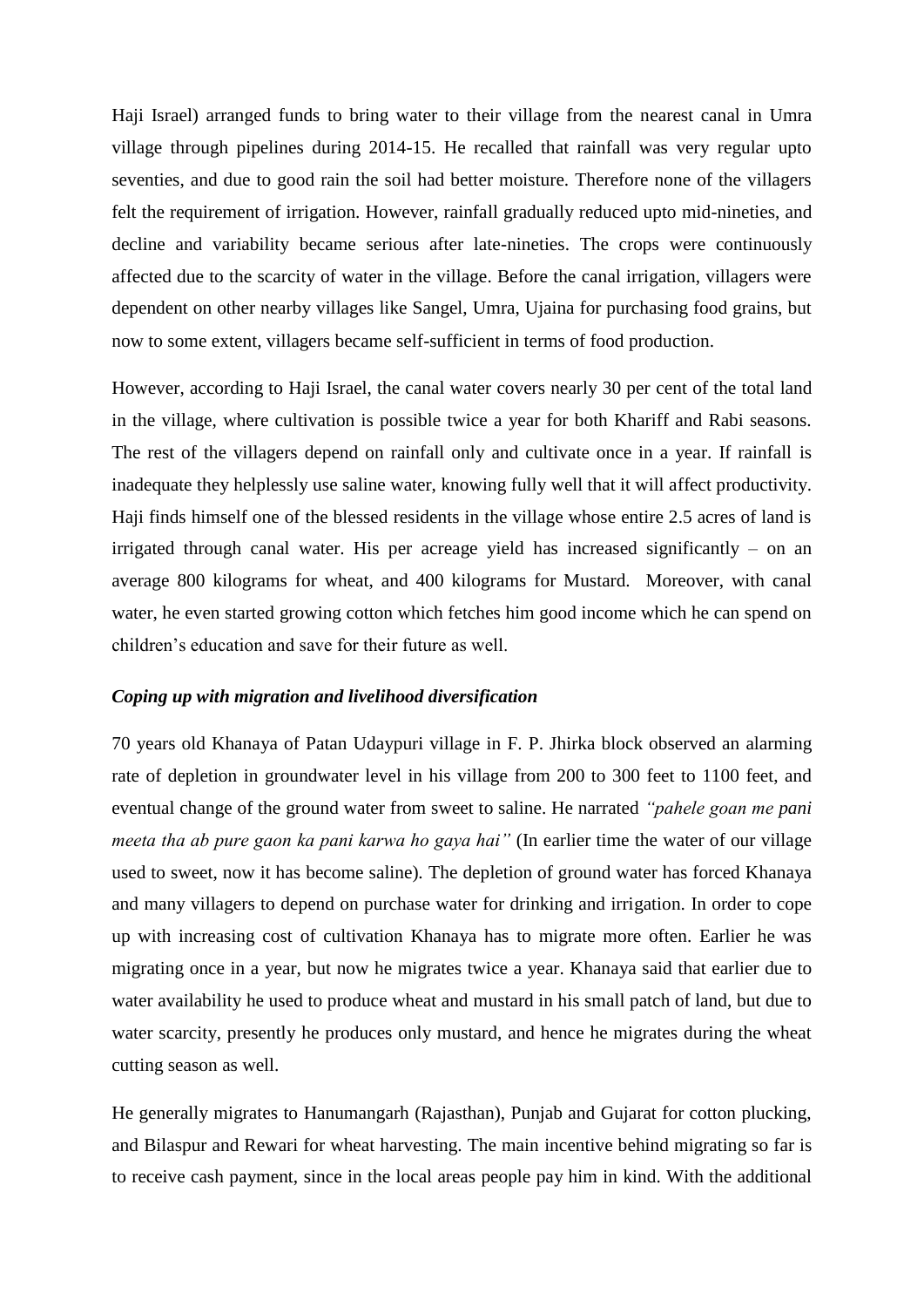income, he has bought an electrical *chaak* with INR 5000 to make earthen pots for selling. The electrical *chaak* is able to make 70 to 80 pots per day whereas manually he used to make only 3 to 5 pots per day. He sells these pots in the local market and earn around INR 40 to 50 per pot.

#### **4. CONCLUSIONS AND RECOMMENDATIONS**

The impoverishment of the most backward district of India viz. Nuh is directly related to climatic changes and natural resource degradation, as the backward or highly deprived regions are saline-water zone, whereas comparatively developed regions are either sweetwater zone or have access to fresh water. This area specific, evident-based study brings out the socio-economic impacts of both climate change induced ground water salinity problem and various coping mechanisms. As per meteorological data analysis rainfall has declined in the last six decades. Increase in minimum temperature is more than the maximum temperature. Calculated potential evapotranspiration shows an increasing trend over last 20 years, which imply more dryness in the soil/region. The ground water of limited freshwater pockets is depleting fast, whereas unusable saline water level is increasing. An important outcome of lack of freshwater for irrigation has been the decline in productivity of the crops grown in that region. According to the farmers, in earlier times when rainfall was abundant, there was no need for irrigation at all. In the late nineties when there were three consecutive droughts, suddenly extraction of the groundwater became intense, and soon after the fresh water at the uppermost level got extracted, saline water started coming out.

The major socio-economic impacts are found to be: a) decline in crop productivity, b) loss of indigenous crop varieties, c) increase in cost of cultivation, particularly irrigation, d) increase in cost and time to arrange fresh drinking water, and e) reduction in livestock. Various coping mechanisms are practised in the region. These include: a) shifting from saline ground water to surface water due to proximity of the canal, b) purchasing water for irrigation, c) using computerised land levelling, d) using water saving technology of drip/sprinkler irrigation, and f) distress migration (mainly as truck drivers) and livelihood diversification. The case studies provided in the paper throws light on their impacts on farmers' wellbeing.

It has been found that lack of knowledge of the farmers, support and absence of public institutions has restricted planned adaptive measures to address long-term climate change phenomena. Demonstration effect has been found to be present in the region. For example, villagers of Sultanpur arranged for canal water on their own initiative and expenditure, after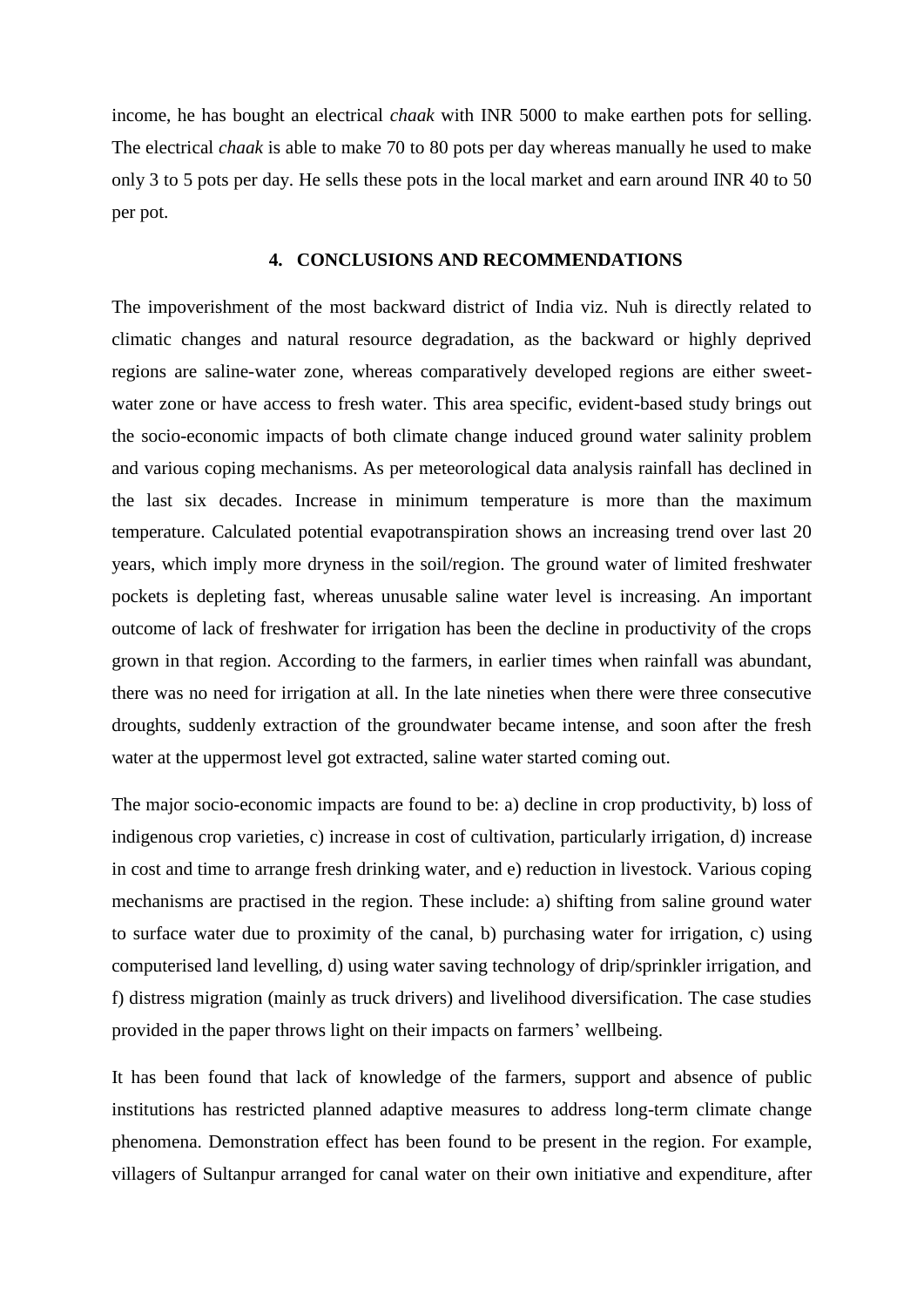witnessing the benefits of canal water in Umra village, situated 3 kilometres away. These villagers also saw land levelling taking place in Umra village, so they also started land levelling. However, as revealed in villages of other blocks, sprinkler irrigation is also helpful in reducing water requirement and increasing yield, but the villagers of Sultanpur have neither seen that, nor tried that.

#### **Recommendations**

In Nuh district, options of livelihood are sparse due to multiple factors such as poor education indices, lack of vocational skills, absence of any rail network, poor road connectivity etc. Resultantly, majority population in the region are either employed in agriculture or are opting for migration (mostly circular) to meet their daily ends. Increase incidents of drought in the past and higher spread of salinity in the region has jeopardised the livelihood of the people by limiting crop choices and low crop yield. As scarcity of resources limits avenues of industries in the region, coupled with low agricultural growth and nearly 55 per cent area being saline, investment on agriculture technology should receive attention. New saline resistant crop varieties introduced, recently, in several countries can also be introduced in Nuh. High investment in water infrastructure for drinking and farming purposes should be utmost priority in the region as it has adversely affected rural development such as living standard, agriculture, gender etc. Furthermore, around three fourth area of Nuh district fall in critical groundwater level and increased incidence of temperature rise and decline in rainfall puts further burden on the same. In this regard, rainwater harvesting could be one of the viable options that could be utilised. Artificial recharge is feasible in major parts of the district and the major source of water for recharge is rainfall. The type of recharge structures suitable in the terrain of Mewat are recharge trenches with injection well, and gabion check dams (Government of India, 2018). Also, as case studies suggested that some of the new and innovative technologies like laser levelling, drip irrigation is found to be successful in saving water and increasing revenues from farming, such technologies should be up scaled through means of various agriculture extension services by the government. As water salinity is spreading in the region, alternative livelihood in terms of small scale fishing can also be tested. Also, plantation of eucalyptus trees can be encouraged which can lower the water table through rapid transpiration.